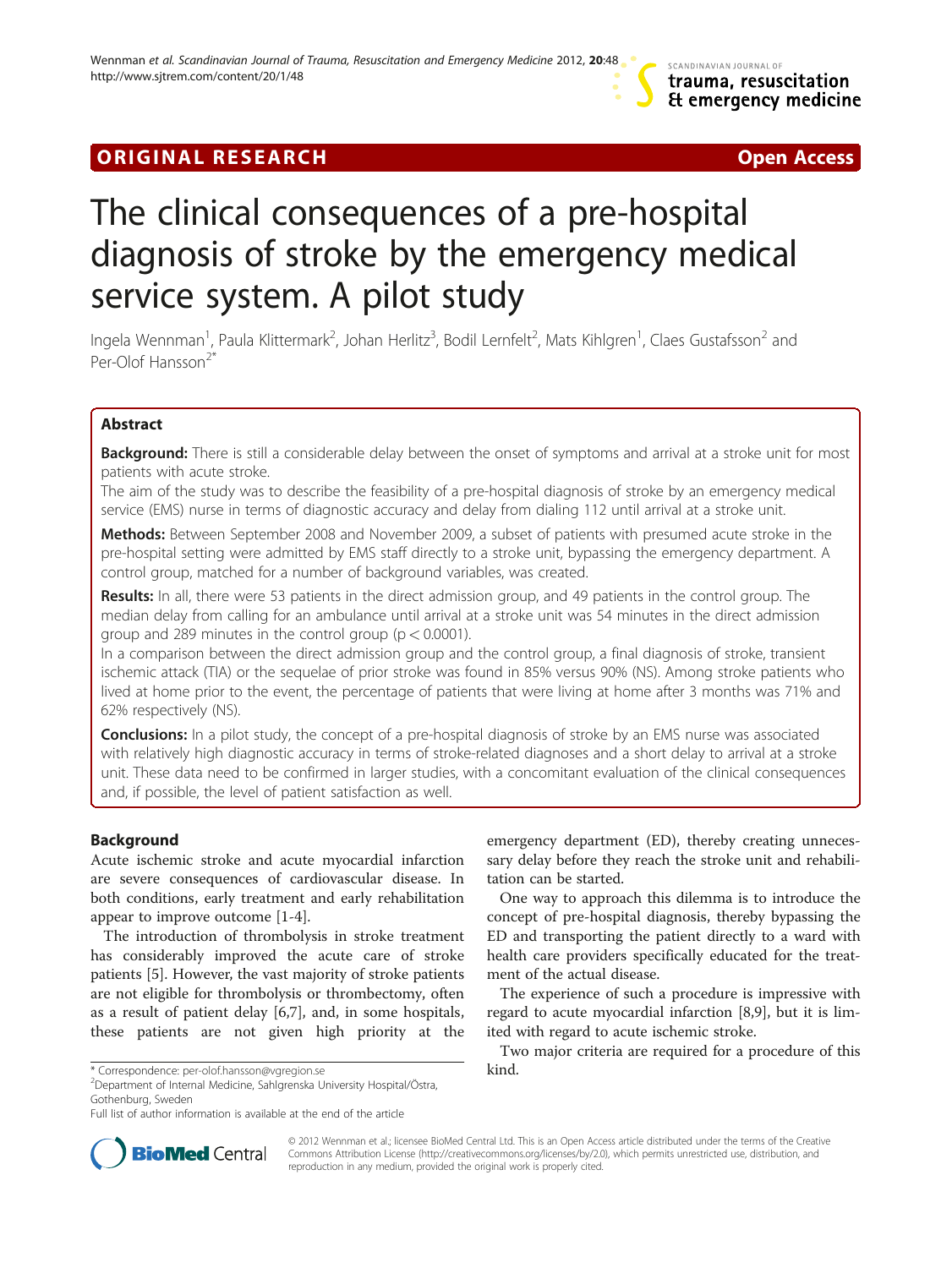- 1. The patient is transported by the emergency medical service (EMS) and
- 2. The EMS health care providers have the capability to recognize stroke.

In the last decade, an increasing number of countries have equipped their EMS system with nurses or physicians in order to improve the accuracy of diagnostics and therapy [\[10\]](#page-5-0). In the city of Gothenburg, Sweden, each ambulance has at least one nurse on duty at all times, day and night.

The aim of this pilot study was to evaluate the feasibility of an ambulance nurse correctly diagnosing an acute stroke patient and, if so, transporting the patient directly to a stroke unit without passing through the ED. We also wanted to estimate the delay from the emergency call to admission to a stroke unit. In order further to estimate the relative influence of this strategy on outcome and delay, one control group and one historical reference group were created.

# Methods

Sahlgrenska University Hospital (SU) in Gothenburg, Sweden, is actually three separate hospitals with separate emergency departments and stroke units. Together, they serve a population of approximately 700,000 inhabitants. The present study was performed at one of these three stroke units, SU/Östra, which has 32 in-patient beds and treats approximately 500 stroke patients a year. The patients are treated at the unit for the whole of their hospital stay, both in the acute phase and throughout rehabilitation.

In September 2008, a collaboration project between the EMS system and the hospital was started. The aim of the project was to determine whether selected stroke patients could be identified in the ambulance and be admitted directly to a stroke ward without passing through the ED.

Before the project started, the EMS nurses participated in a 3-hour education course on stroke and stroke symptoms. At the start, the project only involved 2 ambulances, but, in 2009, the project gradually expanded and, by November 2009, most of the 19 ambulances in the area were taking part in the project. In all ambulances, a nurse was on duty at all times. The EMS nurse recorded an ECG, took a blood sample for plasma glucose, measured blood pressure, oxygen saturation (POX), body temperature with an ear-lobe probe and respiratory rate. If plasma glucose was less than 4 mmol/L, the patient was treated with 30% glucose intravenously in the ambulance.

A protocol was used and inclusion and exclusion criteria were registered.

The inclusion criteria were acute onset of a neurological deficit, such as a sudden problem of speaking or a sudden weakness in the face, arm, or leg.

The exclusion criteria were a) patients who met the criteria for i.v. thrombolysis (symptoms for less than 3 hours and under 80 years of age), b) ischemic ST changes on the ECG, c) plasma glucose of 22 mmol/L or more, d) body temperature of 39 degrees Celsius or more, e) POX below 90%, f) systolic blood pressure below 100 mmHg, g) heart rate below 50 or above 100 beats per minute, h) respiratory rate over 25 breaths per minute or i) low consciousness defined as Glasgow Coma Scale of 14 or below. These exclusion criteria were based on the Medical Emergency Triage and Treatment System (METTS) triage system [[11\]](#page-5-0).

If a patient met the criteria for direct admission, the EMS nurse contacted a co-ordinator at the stroke unit who double-checked that the inclusion and exclusion criteria had been met and then decided whether or not the patient could be admitted directly to the ward. The co-ordinator was either a nurse or an assistant nurse, so no physician was involved in the decision to admit the patient.

During the study period, direct admission was possible Monday through Friday between 8 am and 4 pm.

All consecutive patients who were admitted directly to the stroke unit between 15 September 2008 and 2 November 2009 were included in the study and formed the direct admission group.

A control group was recruited from consecutive patients who came to the ED by ambulance during the same time period as the direct admission group, on weekdays (Monday through Friday) between 7 am and 6 pm, met the same inclusion and exclusion criteria and where the physician on duty suspected acute stroke and the patient was admitted to the same stroke unit. The patients in the control group all arrived in ambulances not involved in the direct admission project and were therefore not considered for direct admission. The time for inclusion in the control group was extended to 7 am until 6 pm in order to increase the sample size.

Data were collected retrospectively from the patients' medical charts and ambulance charts.

# Power calculation

An historical reference group was used for the power calculation. It consisted of consecutive patients who came to the ED by ambulance between 1 January and 31 August 2008 on weekdays (Monday through Friday) between 8 am and 4 pm, met the same exclusion criteria according to METTS and were hospitalised with a discharge diagnosis of acute stroke.

This group consisted of 90 patients; 46 men (51%) and 44 women. Their median age was 80 years, Inter quartile range (IQ range): 70–87 years). The median time spent at the emergency ward was 334 minutes (IQ range 245– 444 minutes) and the mean delay at the emergency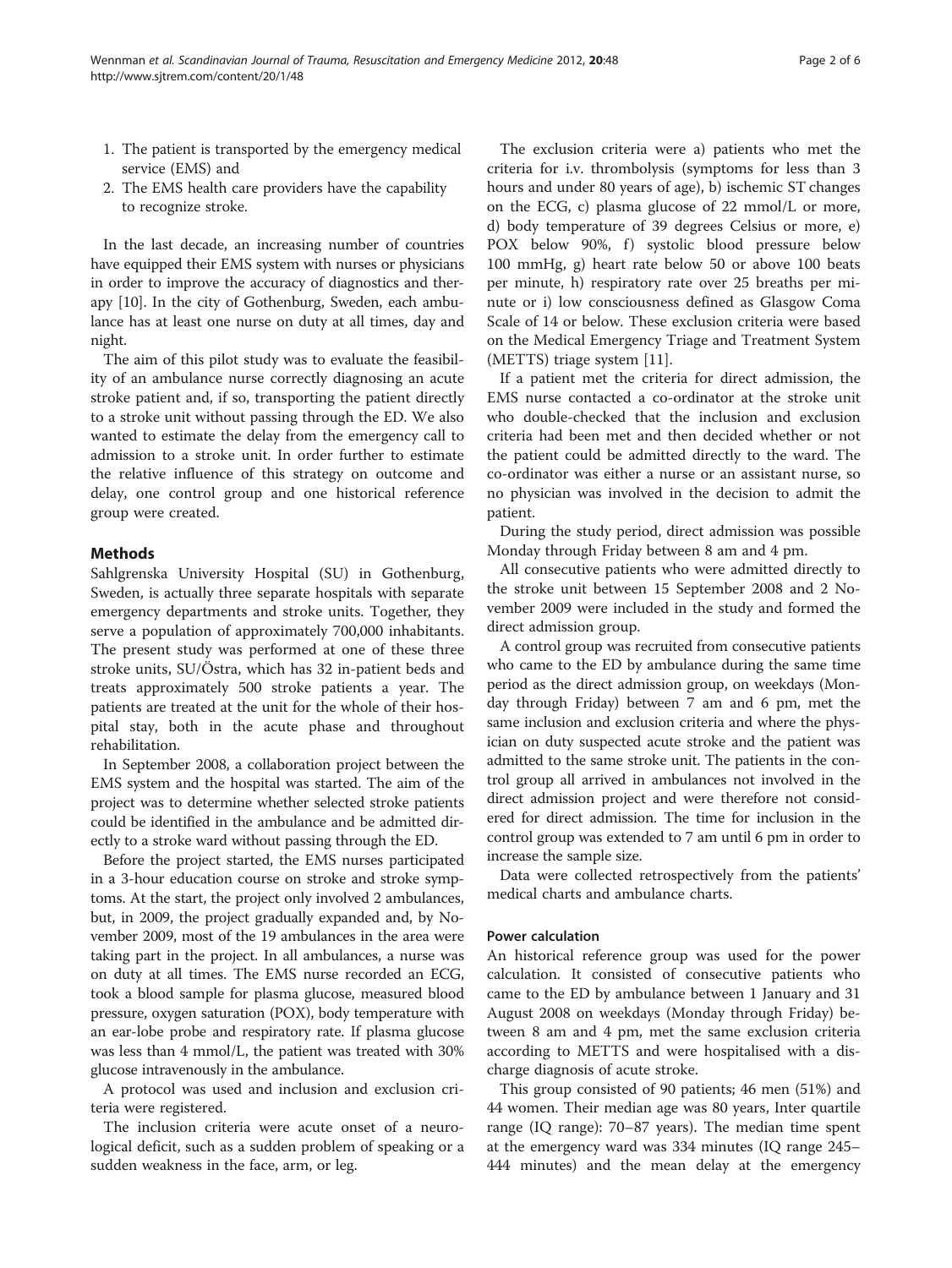ward was 368 minutes. We estimated the mean time from the onset of the emergency call to arrival at the emergency ward as 40 minutes. The mean time from calling for an ambulance to arrival at the stroke unit was therefore 408 minutes in the historical control group.

Based on experience from fast tracking in acute coronary syndrome (9), we hypothesised that the mean delay from the emergency call to arrival at the stroke unit in the direct admission group would be 60 minutes. If this hypothesis was true, 10 patients in each group would be required ( $p < 0.05$ ) with 80% power to show a significant shortening of time from the emergency call to arrival at the stroke unit.

# **Statistics**

All analyses were performed using the  $SAS^{\circledcirc}$  software. Differences in proportions were analysed with Fisher's exact test. For continuous variables, the Mann–Whitney U test was used.

All tests were two-tailed. P-values of less than 0.05 were considered significant.

# Ethics

According to the criteria set by the Swedish Ethical Review Board, this study was classified as a quality project and evaluation by the Ethical Review Board was therefore not required.

The study was approved by the hospital management committee and informed consent was obtained from all patients included in the project.

# Results

During the study period (September 2008 - November 2009), 53 patients were admitted directly to the stroke unit (direct admission group) and 49 patients met the same inclusion and exclusion criteria at the ED (control group).

# Previous medical history

In Table 1, the two groups are compared in terms of baseline characteristics. The median age was high and the direct admission group was slightly older than the control group  $(p = 0.048)$ . A higher percentage of patients in the direct admission group had had a prior stroke compared with the control group (51% versus  $31\%$ ,  $p = 0.045$ ). In the control group, there were more patients with a diagnosis of ischemic heart disease (35% versus  $15\%$ ,  $p = 0.037$ ). There were no other significant differences in terms of distribution of gender, previous medical history, length of stay in hospital or mortality.

# Delays

The time from calling for an ambulance until arrival at a stroke unit was significantly shorter in the direct admission

|  | Table 1 Baseline characteristics and discharge diagnoses |
|--|----------------------------------------------------------|
|  | for direct admission group (DAG) and control group (CG)  |

|                                  | $DAG (n=53)$ | $CG (n = 49)$         | P     |
|----------------------------------|--------------|-----------------------|-------|
| Age (median, IQ range)           | 83 (76-88)   | 79 (68-87)            | 0.048 |
| Gender                           |              |                       | 0.69  |
| Male                             | 23 (43%)     | 24 (49%)              |       |
| Female                           | 30 (57%)     | 25 (51%)              |       |
| Prior stroke                     | 27 (51%)     | 15 (31%)              | 0.045 |
| Hypertension                     | 35 (66%)     | 30 (61%)              | 0.68  |
| Diabetes mellitus                | 8 (15%)      | 6 (12%)               | 0.78  |
| Atrial fibrillation              | 13 (25%)     | 13 (27%)              | 0.82  |
| Hyperlipidemia                   | 15 (28%)     | 13 (27%)              | 1.00  |
| IHD                              | 8 (15%)      | 17 (35%)              | 0.037 |
| Current smokers (7/3)*           | 8 (17%)      | 10 (22%)              | 0.79  |
| Length of stay in hospital, days | $10(5-19)$   | $13(7-23)$            | 0.35  |
| (median, IQ range)               |              |                       |       |
| Time $EC -$ ward $(1/0)^*$       | 54 (45–63)   | 289 (215-439) <0.0001 |       |
| (median, IQ range)               |              |                       |       |
| Moved to other ward in hospital  | 3(6%)        | 4 (8%)                | 0.71  |
| Mortality in hospital            | 1(2%)        | 3(6%)                 | 0.35  |
| Discharge diagnosis:             |              |                       | 0.60  |
| Stroke                           | 29 (55%)     | 34 (70%)              |       |
| TIA                              | 6 (11%)      | 3(6%)                 |       |
| Sequelae of prior stroke         | 10 (19%)     | 7 (14%)               |       |
| Epilepsy                         | 3(6%)        | $1(2\%)$              |       |
| Other diagnosis                  | 5 (9%)       | 4 (8%)                |       |

\* Number of patients with missing information in each group respectively.  $IO =$ Inter quartile.

EC = Emergency Call.

Time EC – ward = Time from the patient's call for ambulance until in patient bed at stroke unit, in minutes.

IHD = Ischemic heart disease.

TIA = Transient Ischemic Attack.

Moved to other ward in hospital = Number of patients who were moved toanother ward in the hospital during hospital stay because of medical condition.

group than in the control group; median time 54 minutes versus 289 minutes,  $p < 0.0001$ .

The mean time between the ambulance being started and arrival at the hospital was 7 minutes longer in the direct admission group compared with the control group (48 minutes versus 41 minutes).

# Diagnostic accuracy

With regard to discharge diagnosis, no significant difference was found between the two groups. Fifty-five per cent of the patients in the direct admission group and 70% in the control group had a final diagnosis of stroke. A final diagnosis of stroke, transient ischemic attack (TIA) or the sequelae of prior stroke was found in 85% and 90% respectively.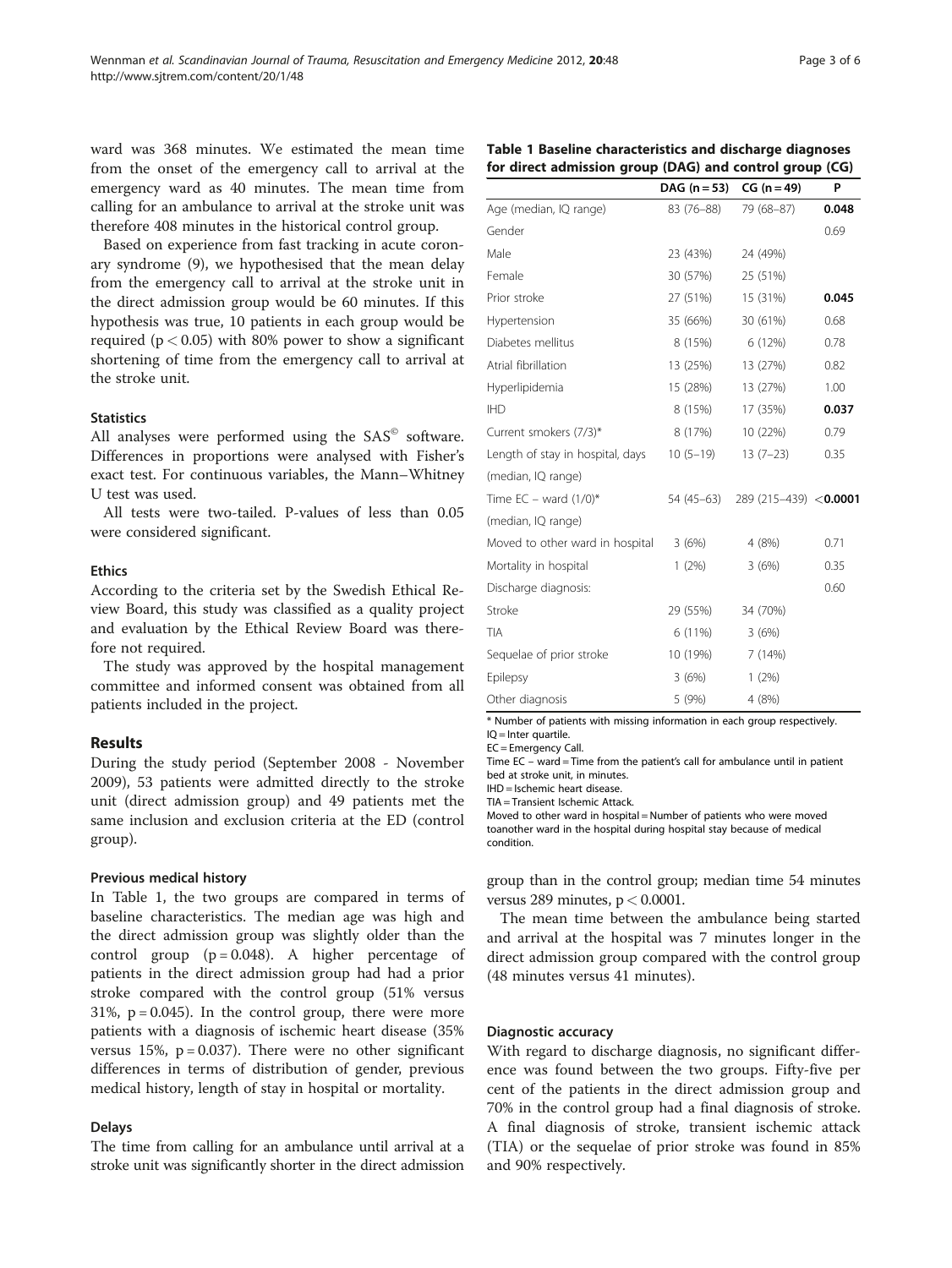The "other diagnosis" group included fainting because of orthostatic hypotension, dizziness, confusion due to urinary tract infection, paresthesia, cerebral tumour and adverse effects of medication.

In the direct admission group, 50 of 53 patients (95%) were treated at the stroke unit during the whole of their hospital stay. Only one of the patients admitted to the stroke unit directly from the ambulance was not in need of hospital treatment as assessed by the physician at the stroke unit. This patient was discharged from hospital after a few hours of observation.

# Complications

In Table 2, patients with a final diagnosis of acute stroke are compared (direct admission group versus control group). Length of stay, various complications, mortality after 3 months and percentage of patients living at home 3 months after stroke did not differ significantly between the groups.

# **Discussion**

The principle of pre-hospital diagnosis by the EMS system has been introduced for various conditions with the aim of transporting patients directly to special units at hospitals where treatment can be rapidly initiated. This approach has previously been used for patients with acute coronary syndrome, for stroke patients eligible for intravenous thrombolysis and for patients with hip fractures [\[12,13\]](#page-5-0). The uniqueness of the present study is that the decision to admit the patient was made entirely by the nurse in the ambulance and a health care provider on the ward using strict criteria. No physician was therefore involved in the decision to admit the patient.

The delay between the first contact with health care and the start of treatment is called system delay. Knowledge of the value of a pre-hospital diagnosis and its possible association with a reduction in system delay is limited. A number of aspects need to be highlighted.

# Table 2 Comparison of length of stay, complications, mortality and status after 3 months for patients with stroke in direct admission group (DAG) and control group (CG)

|                                  | DAG (n = 29)  | $CG (n = 34)$ | P    |
|----------------------------------|---------------|---------------|------|
| Length of stay in hospital, days | $19(11 - 24)$ | $16(9-28)$    | 0.96 |
| (median, IQ range)               |               |               |      |
| Pneumonia                        | 2(7%)         | 1(3%)         | 0.59 |
| Venous thromboembolism           | $0(0\%)$      | 1(3%)         | 1.00 |
| Mortality 3 months after stroke  | 4 (14%)       | 5 (15%)       | 1.00 |
| Living at home 3 months          |               |               |      |
| after stroke (of those living    | 15/21 (71%)   | 20 / 32 (62%) | 0.56 |
| at home before)                  |               |               |      |

IQ = Inter quartile.

# Diagnostic accuracy

It is well known that many other conditions can imitate acute stroke in the initial phase and previous studies have shown that as many as 30% of patients with an initial suspicion of stroke are found to have other diagnoses [[14\]](#page-5-0). We found that acute stroke was the final diagnosis in 55% of direct admission patients, another 11% were found to have a TIA diagnosis and as many as 19% had a temporary worsening of neurological deficits from a prior stroke, often due to an infection. As a result, 85% of the patients in the direct admission group were found to have a stroke-related diagnosis. The corresponding figure for the control group was 90%. No significant difference between the groups was found with respect to diagnosis at discharge.

With the future development of an appropriate feedback system to the EMS staff, diagnostic accuracy might improve.

The sample size in this pilot study was small and the confidence limits were wide. We need larger studies in order adequately to address the diagnostic accuracy in terms of suspected stroke in the pre-hospital setting.

# System delay

First, we have to acknowledge that system delay is the time from the first contact with health care until the start of treatment, but we looked at the time from the emergency call to arrival at a stroke unit.

Moreover, our findings of a marked reduction in the delay when comparing direct admission with the normal situation, where patients were transported to the ED, should be related to the situation in our community. In other communities, the delay until arrival at a stroke unit might differ both in the direct admission group and in the control group. Our data therefore only illustrate possible achievements with direct admission to a stroke unit when stroke is suspected.

# Impact of direct admission on prognosis

The ultimate goal of direct admission is to reduce the time to delivery of treatment. With the exception of STelevation myocardial infarction, there is no evidence that direct admission will improve outcome. For patients with acute stroke, it is essential not only to be diagnosed early but also to start rehabilitation as quickly as possible [[2](#page-5-0)]. Direct admission theoretically offers a better opportunity to achieve this goal.

In this pilot study, we found no significant difference between groups in terms of mortality after 3 months, living at home after 3 months, length of hospital stay or rate of complications. In order to address these questions, a much larger study population would be needed.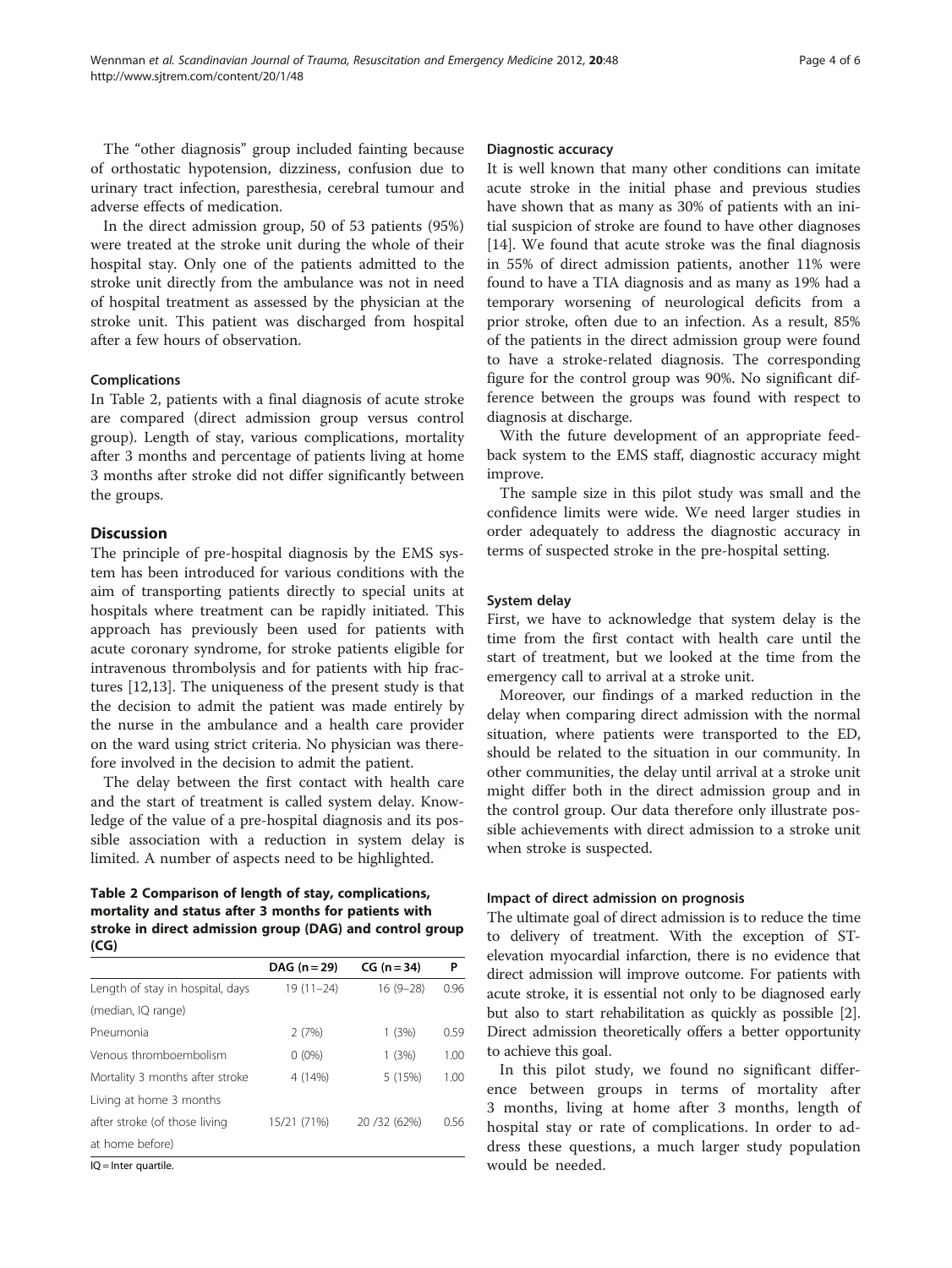# The patients' perspective

Although difficult to assess, experiencing a stroke is in many cases most probably associated with a high degree of anxiety. It is not unlikely that a shortening of system delay, thereby reducing the time to definite care at the unit where health care providers with experience of stroke treatment take responsibility, would be a positive experience for the patient. Due to the retrospective design of this study, these aspects were impossible to assess. Unfortunately, even in prospective studies, such evaluations will be difficult to perform, as some patients (for example, those with aphasia) will be excluded from the analysis. For this reason, we may still be left in the future with a strong hypothesis that direct admission to a stroke unit, from a patient perspective, is an attractive alternative.

# The ED perspective

One common problem in many hospitals is the large number of patients at the ED [\[15\]](#page-5-0). As a result of this, many patients have to wait several hours before being admitted to a ward and they may therefore suffer from adverse reactions. One positive effect of direct admission to a stroke unit is that none of these patients come to the ED, thereby reducing the burden of clinical work in the ED.

On the other hand, if the diagnostic accuracy of the EMS staff' is low, a negative experience might be that patients without stroke-associated diseases are admitted to stroke units.

#### The EMS system perspective

One negative effect of the direct admission routine is that it can be more time consuming for the EMS staff to deliver the patient to the stroke unit rather than to the ED. Previous experience from other direct admission routines shows that the EMS requires an extra 30 minutes [\[13](#page-5-0)].

In the present study, the mean time between the ambulance being started and arrival at the hospital was only 7 minutes longer in the direct admission group compared with the control group. However, 7 minutes can be very important if there is an urgent call as a result of cardiac arrest or other life-threatening conditions, for example. Furthermore, we lack information on the prolongation of time until the EMS staff are free for a new mission.

If direct admission becomes a routine for various emergency situations including stroke, myocardial infarction and hip fractures, the burden on the EMS system will most probably increase markedly.

# Selection bias

We used strict criteria for inclusion in the study, the same for both groups, and selected special ambulances for the direct admission group, while other ambulances transported patients to the ED (control group) in order to minimise the risk of selection bias. In spite of this, we are unable to rule out the possibility that selection bias might exist. As many as 51% of patients in the direct admission group had experienced a prior stroke. The fact that an earlier stroke event had occurred might influence the ambulance nurse to find the patient suitable for direct admission. Late neurological deficit after a prior stroke was also found to be a surprisingly common discharge diagnosis (19%) in the direct admission group.

Patients suitable for intravenous thrombolysis were excluded in this study as they have already experienced a fast-track routine. For this reason, we believe that most patients with stroke symptoms are suitable for fast track, irrespective of whether or not they are treated with thrombolysis.

There were three important reasons for the relatively small number of patients in the direct admission group. 1/ Inclusion took place during 40 hours a week (24% of the total week), 2/ at the beginning of the survey, only 2 of 19 ambulances transported patients with presumed stroke directly to a stroke unit and 3/ there were a number of exclusion criteria.

#### Future directions

Until the pre-hospital diagnosis of stroke and direct admission to a stroke unit becomes an established principle of treatment, we need to know more. Without doubt, this approach will shorten system delay. However, two critical aspects need to be followed closely. One is the diagnostic accuracy of the EMS staff. In this context, the development of feedback systems to the EMS staff must be introduced in order to improve their diagnostic accuracy even further. Furthermore, the extra burden on the EMS system must be further clarified, with the aim of optimising the balance between resources and performance within the EMS system.

# Conclusions

In a pilot study, the concept of a pre-hospital diagnosis of stroke by a nurse was associated with relatively high diagnostic accuracy in terms of stroke-related diagnoses and a short delay to arrival at a stroke unit. These data need to be confirmed in larger studies, with a concomitant evaluation of the clinical consequences and, if possible, patient satisfaction.

#### Competing interests

The authors declare that they have no competing interests.

#### Authors' contributions

IW, PK, JH, MK and PH designed the study. BL, CG and PH included the patients. All authors participated in the draft of the manuscript. All authors read and approved the final manuscript.